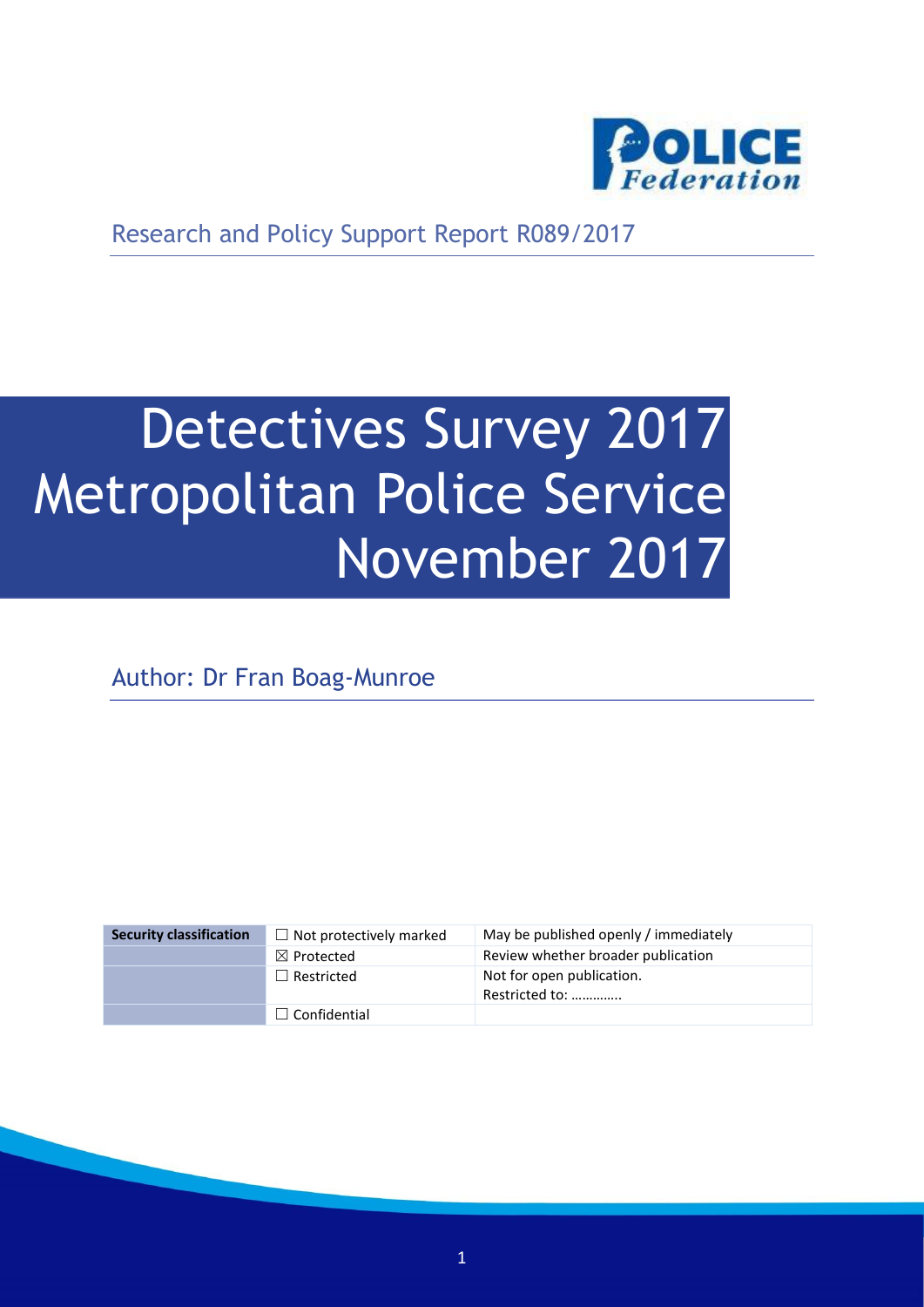#### **INTRODUCTION**

This report provides a summary of responses to the PFEW National Detectives Survey received from respondents in the Metropolitan Police Service in 2017.

Some of the questions asked in this year's survey were the same as in the 2015 National Detectives Survey; this allowed us to monitor any changes since the last time the survey was conducted. Other questions were new to 2017, to be able to look in more detail at the context in which detectives are currently working.

Where appropriate, details of average responses for the police service as a whole are also presented, differences between the national and local responses have not been tested statistically and therefore any differences reported are for guidance only and must be treated with caution.

#### **RESPONSE RATE AND RESPONDENTS**

The National Detectives Survey 2017 opened on 1st September 2017 and closed on 24th September 2017. During this time, detective officers were invited to attend via the Police Federation's National Membership Database, as well as via local Joint Branch Boards and the National Detectives Forum mailing list.

**983 responses were received from detectives in the Metropolitan Police Service**. There is still no accepted measure of the total number of detectives in England and Wales. It is therefore not possible to calculate a definitive response rate for the survey as a proportion of the total number of detectives. However, for comparison the number of responses received within the Metropolitan Police Service was higher than when this survey was last conducted in 2015, when 819 responses were received.

#### **IMPACT OF SERVICE CUTS**

**63% of respondents within the Metropolitan Police Service said that service cuts have had a major impact on their morale**; this was higher than the national average, where 56% detectives said that service cuts have had a major impact upon their morale.

In addition, **29% of respondents within the Metropolitan Police Service said service cuts have had a major impact upon their physical health and wellbeing, whilst 27% said that service cuts have had a major impact upon their mental health and wellbeing**. For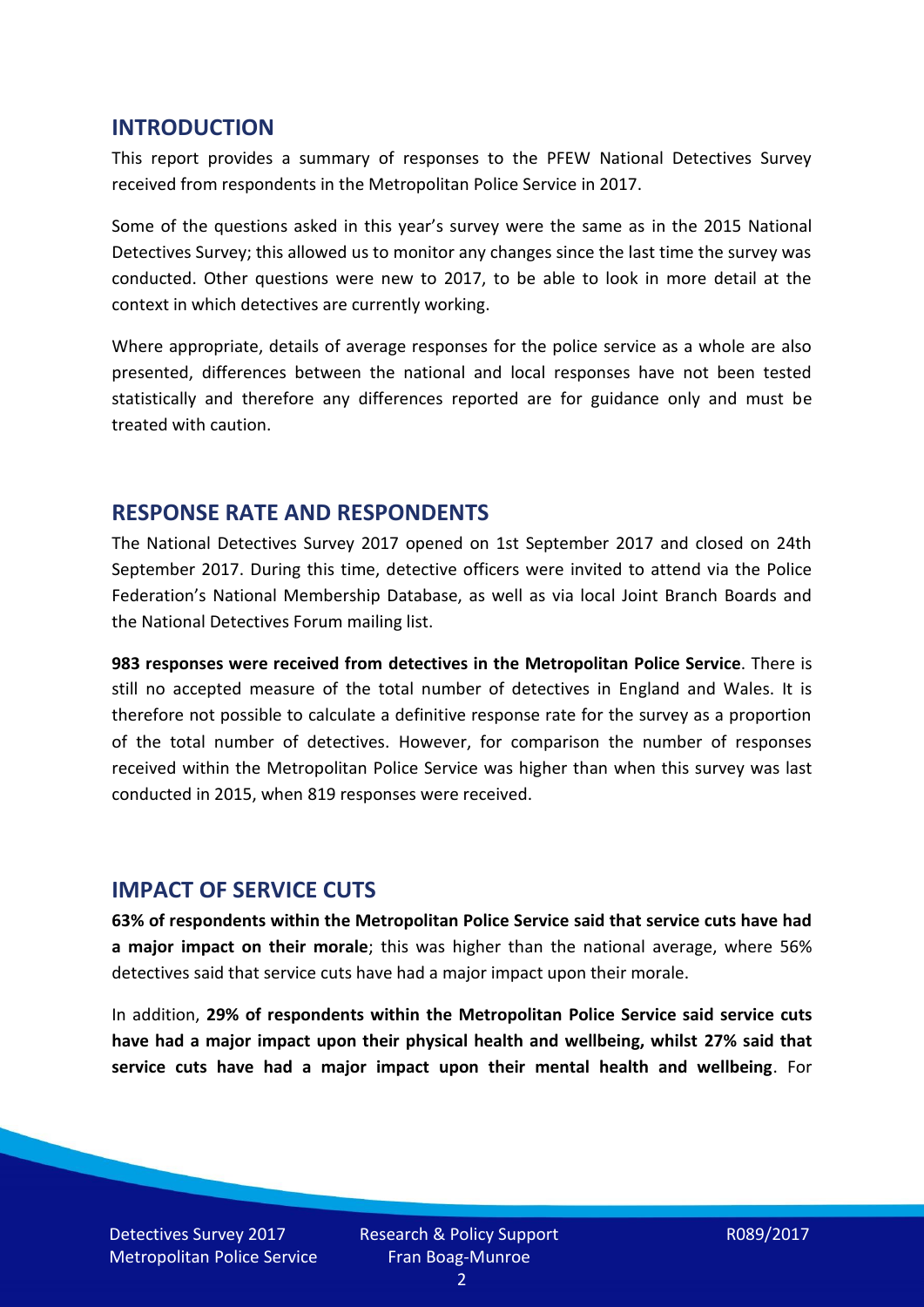comparison, in England and Wales as whole 27% of detectives said that service cuts have had a major impact on their physical health and wellbeing and also on their mental health and wellbeing.

| How, if at all, have<br>service cuts affected | No impact | <b>Minor impact</b> | <b>Moderate</b><br>impact | <b>Major impact</b> |
|-----------------------------------------------|-----------|---------------------|---------------------------|---------------------|
| Your morale                                   | 4%        | 10%                 | 24%                       | 63%                 |
| Your physical health and<br>wellbeing         | 16%       | 21%                 | 34%                       | 29%                 |
| Your mental health and<br>wellbeing           | 17%       | 24%                 | 33%                       | 27%                 |

**62% of respondents in the Metropolitan Police Service said that service cuts have substantially increased their overall workload; 53% said that service cuts have substantially increased how fatigued they feel; and 49% said that service cuts have substantially increased how stressful they find their jobs**. Comparison of these proportions in the Metropolitan Police Service to England and Wales as a whole can be found in the table below.

|                                    | <b>Metropolitan Police Service</b>                      | <b>England and Wales</b>                                |
|------------------------------------|---------------------------------------------------------|---------------------------------------------------------|
| Your overall workload              | 62% substantially increased<br>(30% slightly increased) | 62% substantially increased<br>(32% slightly increased) |
| How fatigued you feel              | 53% substantially increased<br>(36% slightly increased) | 53% substantially increased<br>(38% slightly increased) |
| How stressful you find your<br>job | 49% substantially increased<br>(40% slightly increased) | 49% substantially increased<br>(41% slightly increased) |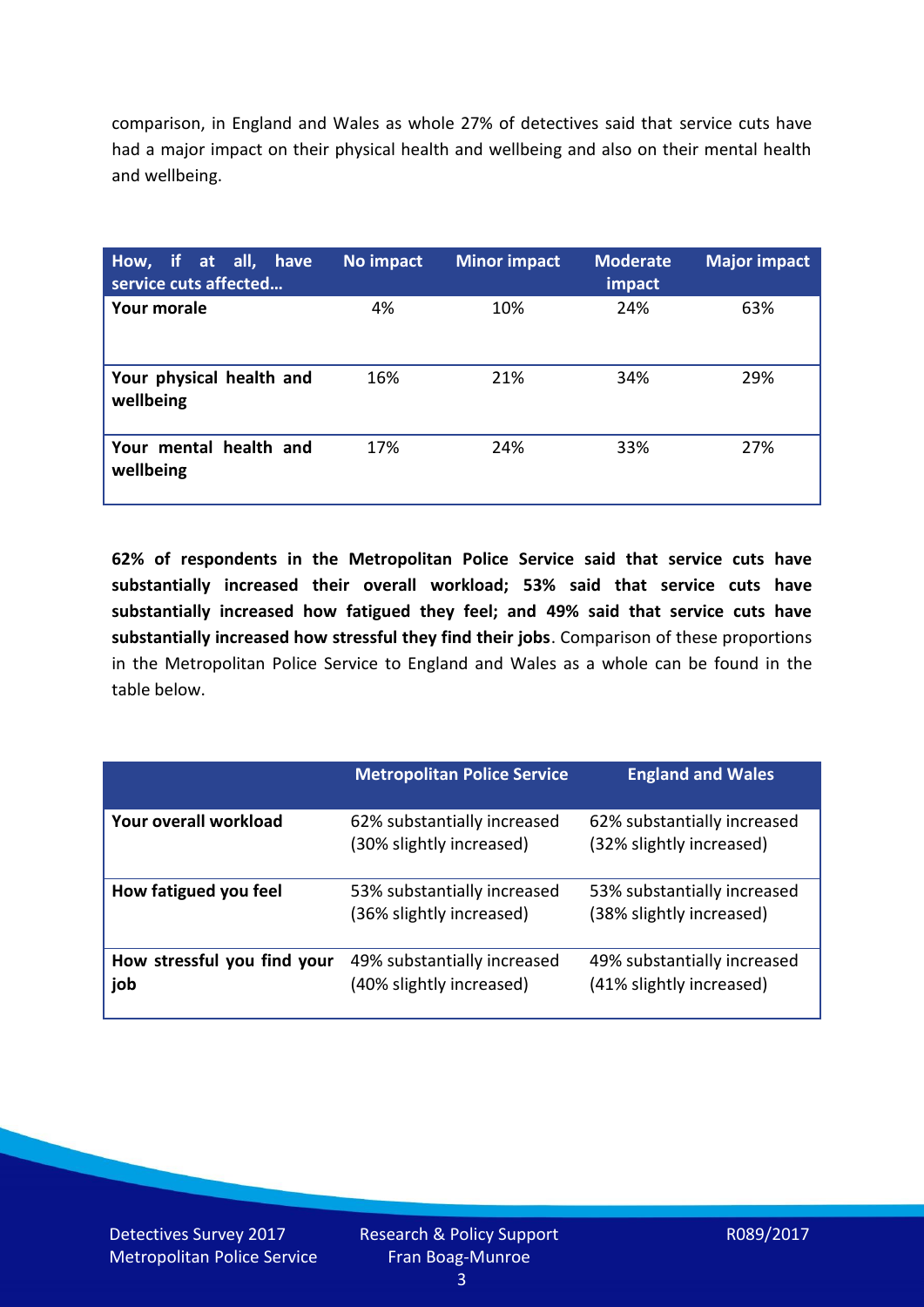## **WORKLOAD AND JOB DEMANDS**

**77% of respondents in the Metropolitan Police Service said that their workload in the last 12 months was either too high or much too high**. This is higher than the national average in England and Wales as a whole, 76% of respondents said that their workload had been too high or much too high in the last 12 months.

20% of respondents in the Metropolitan Police Service said that their workload enabled them to provide the service needed to victims either most or all of the time; this compares to 27% of detectives in England and Wales as a whole. **The proportion of respondents in the Metropolitan Police Service who said that their workload enabled them to provide the service needed to victims either most or all of the time has increased since 2015** when 12% of respondents felt that they could provide the service needed either most or all of the time.

In addition, 17% of respondents in the Metropolitan Police Service said that their workload enabled them to provide the service needed to witnesses either most or all of the time, in comparison to 22% of detectives in England and Wales overall. **The proportion of respondents in the Metropolitan Police Service who said that their workload enabled them to provide the service needed to witnesses either most or all of the time has increased since 2015**, when 14% of respondents felt that they could provide the service needed either most or all of the time.

| Does your workload enable<br>you to provide the service<br>needed to? | <b>Never</b> | <b>Sometimes</b> | Most or all of the<br>time |
|-----------------------------------------------------------------------|--------------|------------------|----------------------------|
| <b>Victims</b>                                                        | 17%          | 63%              | 20%                        |
| <b>Witnesses</b>                                                      | 18%          | 65%              | 17%                        |

Detectives Survey 2017 Metropolitan Police Service Research & Policy Support Fran Boag-Munroe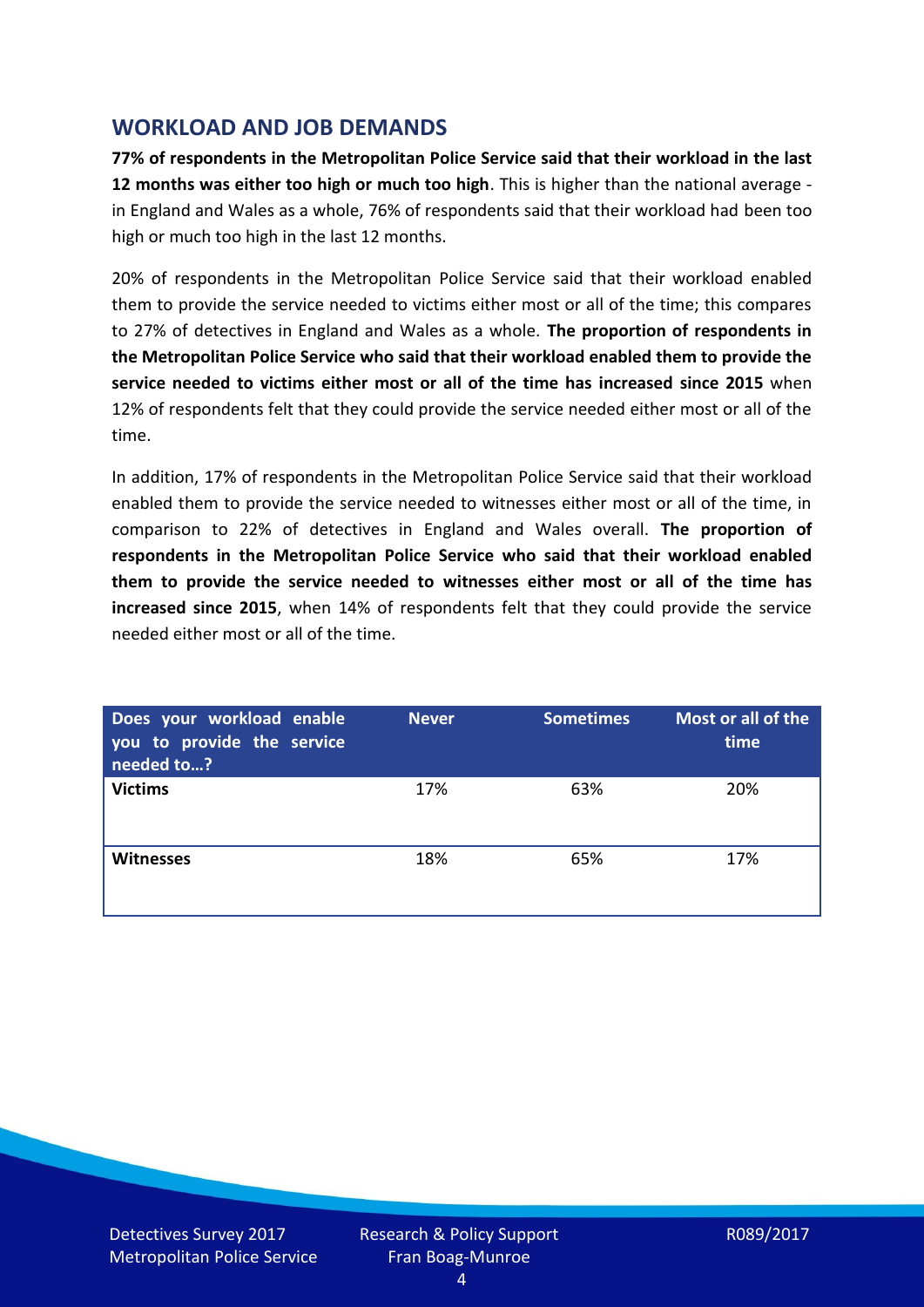## **JOB RELATED STRESS**

In the Metropolitan Police Service, **50% of respondents said that they felt emotionally drained from work either most or all of the time**. Nationally, this proportion was 48%. The proportion of respondents in the Metropolitan Police Service who said that they had felt emotionally drained from work either most or all of the time has increased since 2015, when 49% of respondents said that they felt emotionally drained from work.

**52% of respondents in the Metropolitan Police Service said that their job was either very or extremely stressful**. This is the proportion of respondents who, in effect, report a nondiagnostic case of work-related stress within the Metropolitan Police Service.



In England and Wales as a whole 48% of detectives reported a case of work-related stress. Therefore **the proportion of respondents in the Metropolitan Police Service who reported a case of work-related stress was higher than the national average**. The reasons given by respondents in the Metropolitan Police Service for why they found their job stressful are presented below.

Detectives Survey 2017 Metropolitan Police Service Research & Policy Support Fran Boag-Munroe

R089/2017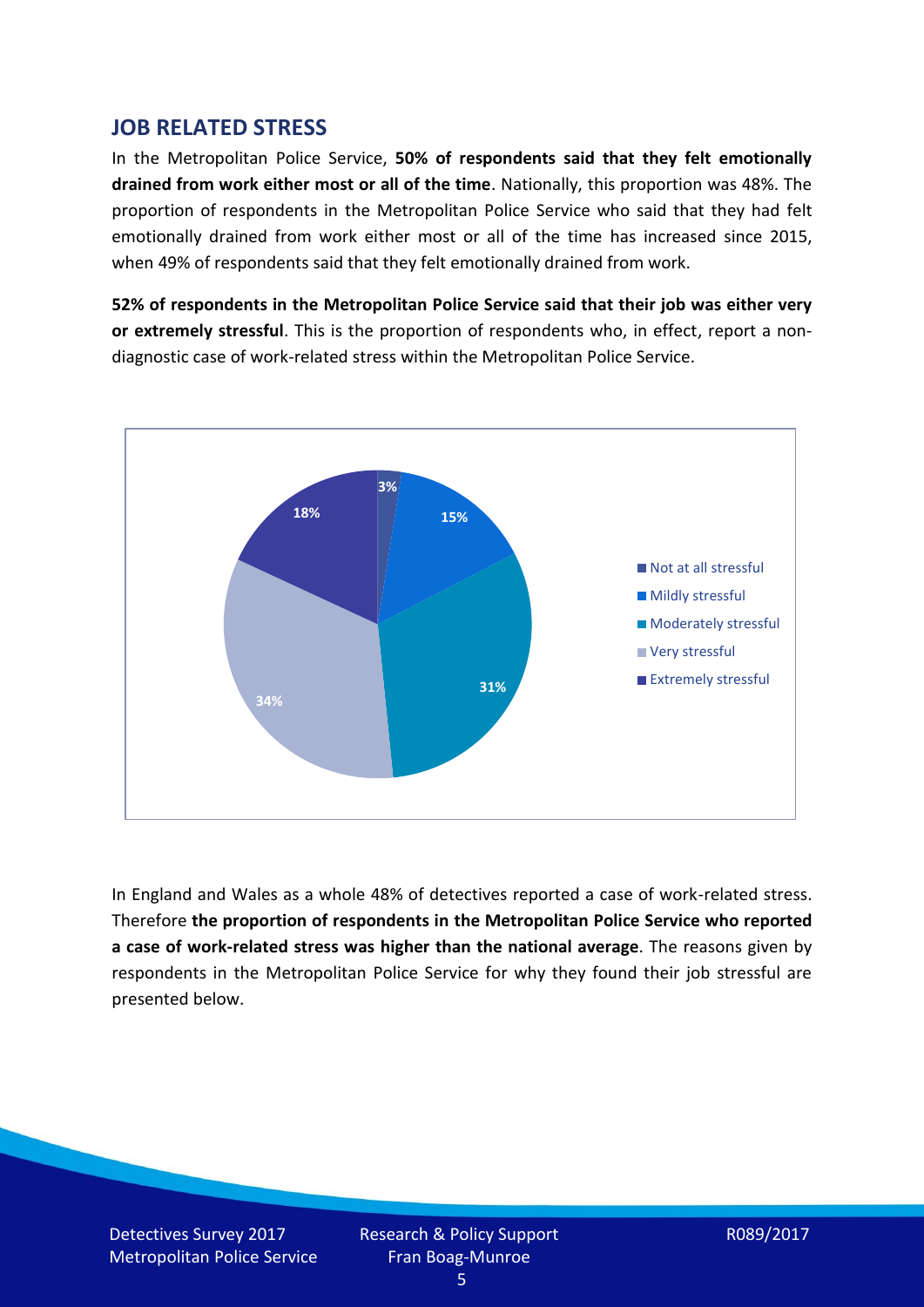| My job is stressful because                                                               | <b>Proportion</b><br>agreeing or<br>strongly<br>agreeing in<br><b>Metropolitan</b><br><b>Police</b><br><b>Service</b> | <b>Proportion</b><br>agreeing or<br>strongly<br>agreeing in<br><b>England and</b><br><b>Wales</b> |
|-------------------------------------------------------------------------------------------|-----------------------------------------------------------------------------------------------------------------------|---------------------------------------------------------------------------------------------------|
| There are high levels of personal responsibility                                          | 93%                                                                                                                   | 93%                                                                                               |
|                                                                                           |                                                                                                                       |                                                                                                   |
| There aren't enough officers in my team/unit                                              | 85%                                                                                                                   | 86%                                                                                               |
| I feel like the general public and partner agencies often                                 | 83%                                                                                                                   | 82%                                                                                               |
| have unrealistic expectations                                                             |                                                                                                                       |                                                                                                   |
| The nature of my work is high-risk                                                        | 82%                                                                                                                   | 80%                                                                                               |
| I have a high workload                                                                    | 78%                                                                                                                   | 80%                                                                                               |
| There is frequent organisational change                                                   | 79%                                                                                                                   | 79%                                                                                               |
| My work is emotionally demanding                                                          | 61%                                                                                                                   | 71%                                                                                               |
| I don't have enough time to be able to do my job to a<br>standard of which I can be proud | 73%                                                                                                                   | 70%                                                                                               |
| I am unable to meet all the conflicting demands on my<br>time at work                     | 71%                                                                                                                   | 69%                                                                                               |
| I am exposed to traumatic or distressing incidents and<br>material                        | 54%                                                                                                                   | 64%                                                                                               |
| I frequently have unrealistic time pressures                                              | 63%                                                                                                                   | 61%                                                                                               |
| There aren't enough opportunities for professional<br>development                         | 72%                                                                                                                   | 57%                                                                                               |
| I frequently have unachievable deadlines                                                  | 62%                                                                                                                   | 57%                                                                                               |
| I am often pressured to work long hours                                                   | 43%                                                                                                                   | 51%                                                                                               |
| My work-life balance is poor                                                              | 44%                                                                                                                   | 43%                                                                                               |
| I don't feel like I have enough support from<br>management                                | 46%                                                                                                                   | 40%                                                                                               |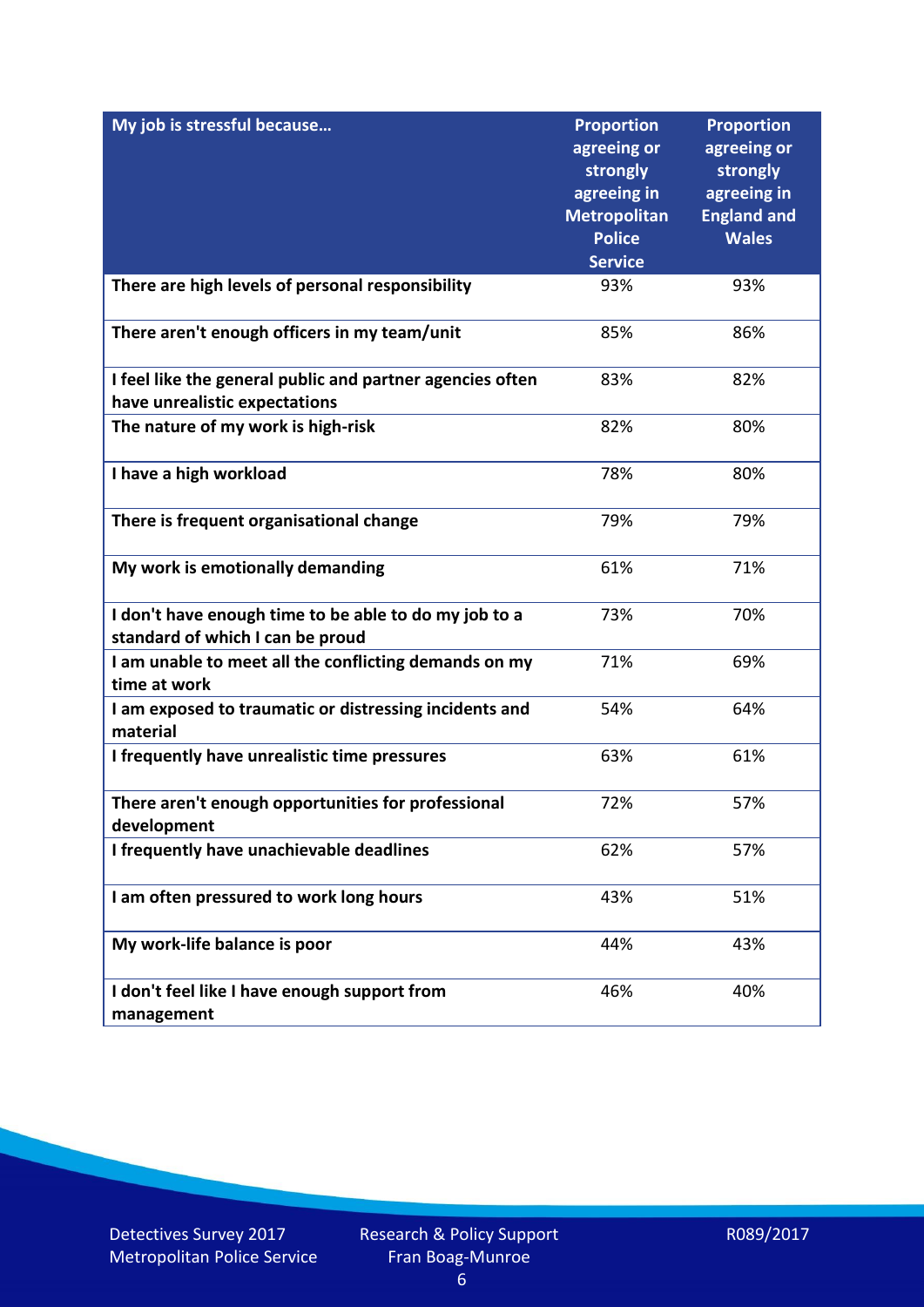## **ABSENCE AND ABSENCE BEHAVIOURS**

**Presenteeism** refers to a person attending work despite feeling that they should have taken sick leave due to their physical or mental health and wellbeing. **In the Metropolitan Police Service, 73% of respondents reported at least one instance of presenteeism associated with their physical health and wellbeing** in the last 12 months**; 50% of respondents reported at least one instance of presenteeism associated with their mental health and wellbeing**.

**Leaveism** refers to a person taking annual leave or rest days rather than sick leave for their physical or mental health and wellbeing. In the last year, **55% of respondents in the Metropolitan Police Service reported at least one instance of leaveism associated with their physical health and wellbeing**, whilst **39% of respondents in the Metropolitan Police Service reported at least one instance of leaveism associated with their mental health and wellbeing.**

Finally, **38% of respondents in the Metropolitan Police Service said that they had taken sickness absence due to their physical health and wellbeing** in the last 12 months. In addition, **13% of respondents said that they had taken sickness absence due to their mental health and wellbeing**.

Comparison of the proportions of respondents reporting presenteeism, leaveism and sickness absence in the Metropolitan Police Service with England and Wales as a whole can be found in the table below.

|                             | <b>Metropolitan Police Service</b>      |                                       | <b>England and Wales</b>                |                                       |
|-----------------------------|-----------------------------------------|---------------------------------------|-----------------------------------------|---------------------------------------|
| At least one<br>instance of | <b>Physical health</b><br>and wellbeing | <b>Mental health</b><br>and wellbeing | <b>Physical health</b><br>and wellbeing | <b>Mental health</b><br>and wellbeing |
| Presenteeism                | 73%                                     | 50%                                   | 71%                                     | 54%                                   |
| Leaveism                    | 55%                                     | 39%                                   | 42%                                     | 33%                                   |
| <b>Sickness</b><br>absence  | 38%                                     | 13%                                   | 35%                                     | 14%                                   |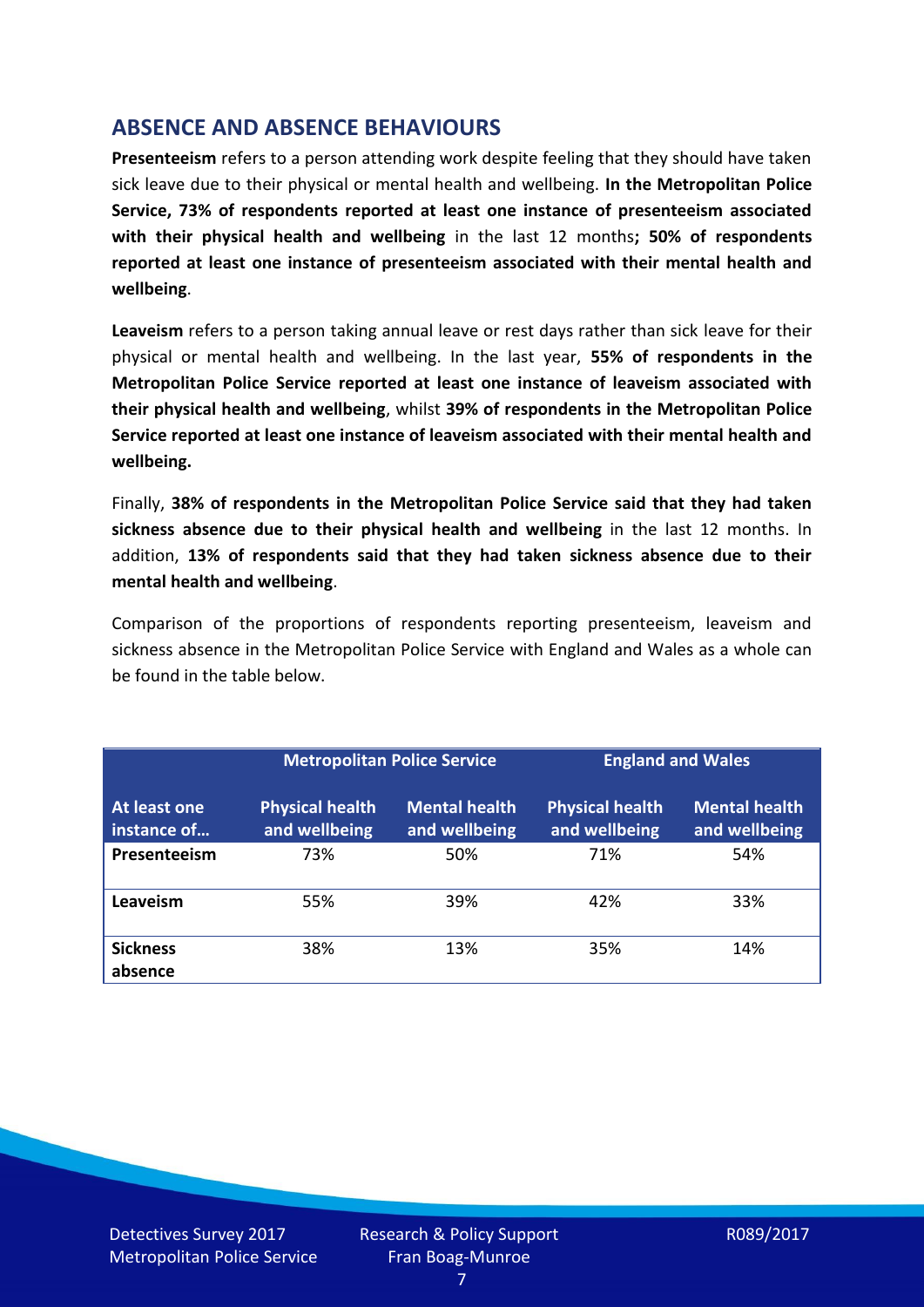#### **VIEWS ABOUT THE JOB**

**89% of respondents in the Metropolitan Police Service felt that the role of the detective was seen as less valuable to the force than it used to be.** This compares with 85% of detectives in England and Wales as a whole who said that they felt the role of the detective was now less valuable.

Respondents in the Metropolitan Police Service were more likely to be dissatisfied than satisfied with their jobs, with **44% of respondents saying that they were dissatisfied and 34% of respondents saying that they were satisfied**. In comparison, 36% of detectives in England and Wales as a whole said that they were dissatisfied with their jobs, whilst 45% of respondents said that they were satisfied.

In addition, **the proportion of respondents in the Metropolitan Police Service who said that they were dissatisfied with their job has decreased since 2015**, when 49% of respondents reported job dissatisfaction.



Detectives Survey 2017 Metropolitan Police Service Research & Policy Support Fran Boag-Munroe

R089/2017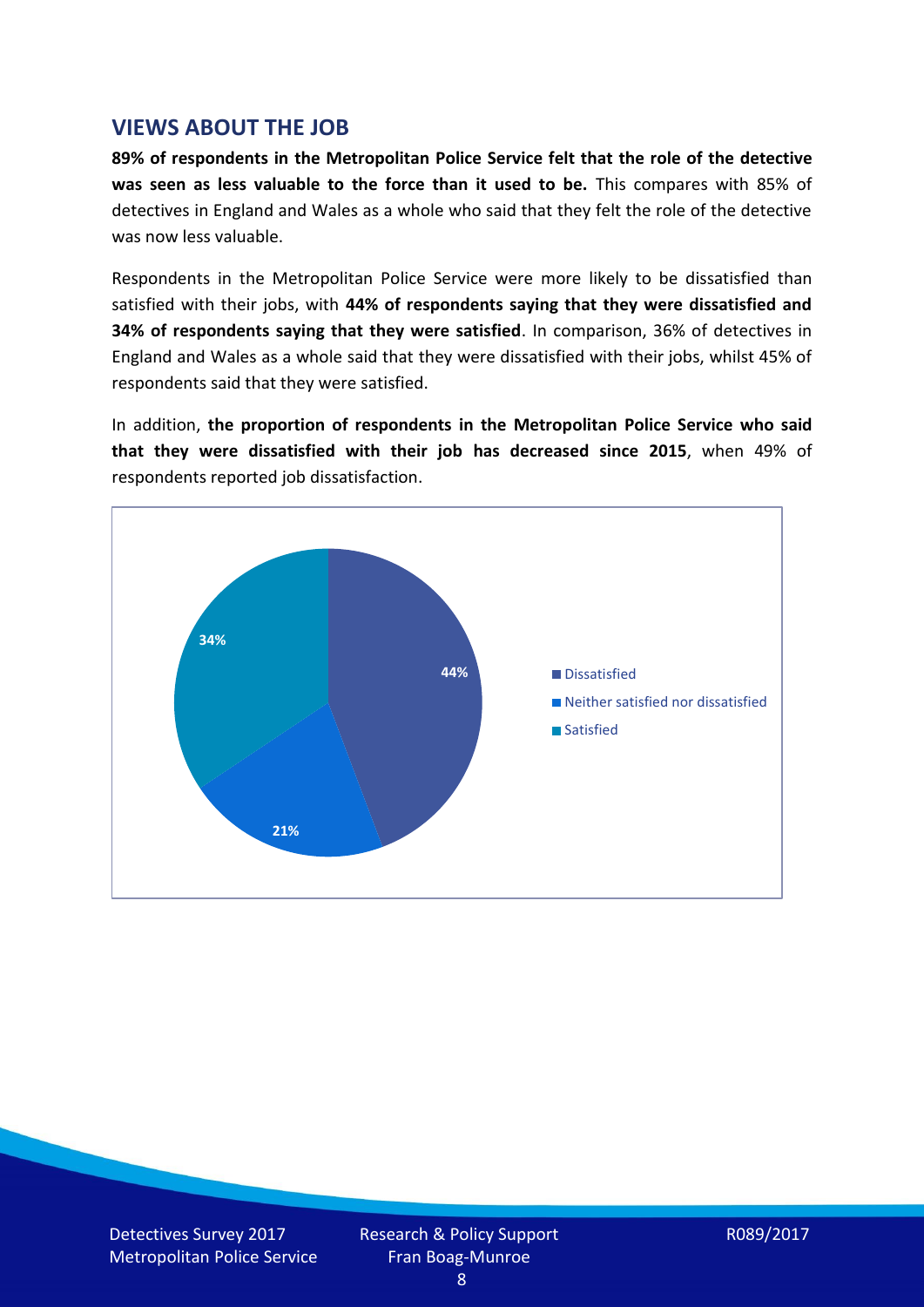## **TRAINING AND CONTINUOUS PROFESSIONAL DEVELOPMENT**

**61% of respondents in the Metropolitan Police Service said that they had difficulties securing specific training opportunities**. This has increased since 2015, when 56% of respondents in the Metropolitan Police Service reported difficulties securing specific training opportunities.

The proportion of respondents in the Metropolitan Police Service who said that they had difficulties securing training opportunities is higher than the national average, where this year 51% of detectives said that they had difficulties securing training.

In addition, **63% of respondents in the Metropolitan Police Service said that they were rarely given enough time to stay up-to-date with the latest developments in their area of work**. This compares to 56% of respondents in England and Wales as a whole. This proportion is lower than in 2015, when 68% of respondents in the Metropolitan Police Service said that they rarely had enough time to keep up-to-date with the latest developments.

| Are you given enough time Metropolitan Police Service<br>to stay up-to-date with the<br>latest developments in your<br>area of work? |     | <b>England and Wales</b> |
|--------------------------------------------------------------------------------------------------------------------------------------|-----|--------------------------|
| <b>Rarely</b>                                                                                                                        | 63% | 56%                      |
| <b>Sometimes</b>                                                                                                                     | 34% | 41%                      |
| <b>Always</b>                                                                                                                        | 4%  | 4%                       |

A list of reasons why respondents in the Metropolitan Police Service said that they were not able to stay up-to-date with the latest developments in their field can been found in the table below.

| It is difficult to stay up-to-date with the latest developments Metropolitan<br>in my field because | <b>Police</b><br><b>Service</b> | <b>England</b><br>and Wales |
|-----------------------------------------------------------------------------------------------------|---------------------------------|-----------------------------|
| I have too many competing priorities                                                                | 80%                             | 79%                         |
| There is no time set aside by my management for study                                               | 80%                             | 76%                         |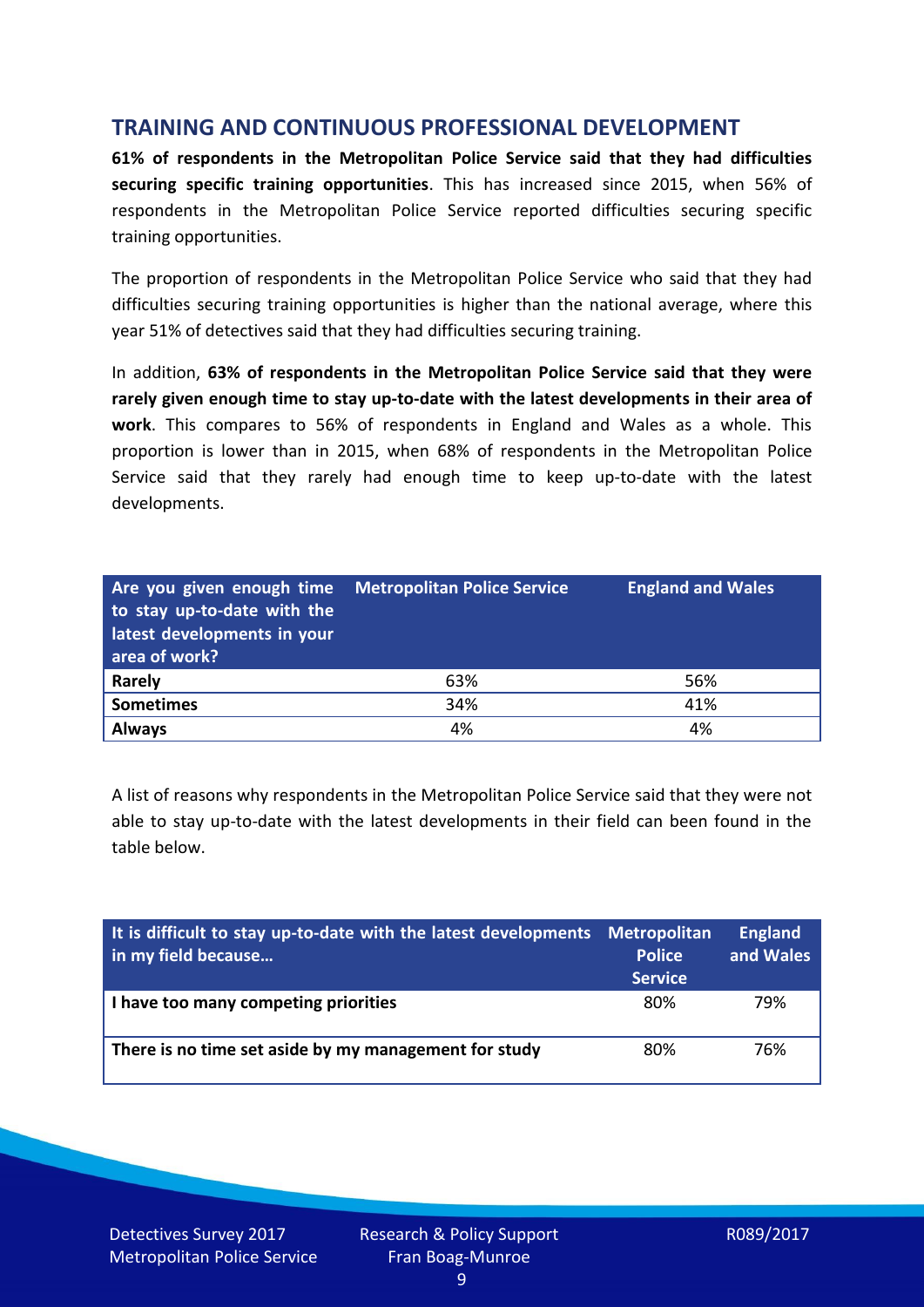| There are not enough officers to cover my day-to-day work                                | 79% | 76% |
|------------------------------------------------------------------------------------------|-----|-----|
| for me to attend relevant training                                                       |     |     |
| My workload is too high                                                                  | 78% | 76% |
| I have too many other commitments                                                        | 75% | 75% |
| The online learning package provided by NCALT is poorly<br>delivered                     | 75% | 73% |
| There are not enough formal training days                                                | 63% | 72% |
| I am too tired at the end of the day                                                     | 72% | 71% |
| Access to knowledge management systems that help<br>communicate new developments is poor | 59% | 51% |
| There is a lack of training staff                                                        | 57% | 46% |
| There is no appropriate training available                                               | 56% | 44% |

# **ATTRACTION AND RETENTION**

**15% of respondents in the Metropolitan Police Service said that they would not change their career path, whilst 9% couldn't think of any job they would prefer**. 17% of respondents said that they would like to change their posting but remain a police officer.

In comparison, 17% of respondents in the Metropolitan Police Service said that they would like to change jobs and stop being a police officer, 28% said that they would take any other job but with similar earnings and benefits, and 15% would quit immediately if they could find something else to do.

**The proportion of respondents in the Metropolitan Police Service who said that they would quit immediately if they could find something else to do has decreased since 2015**, when 15% of respondents said that they would quit immediately if they could.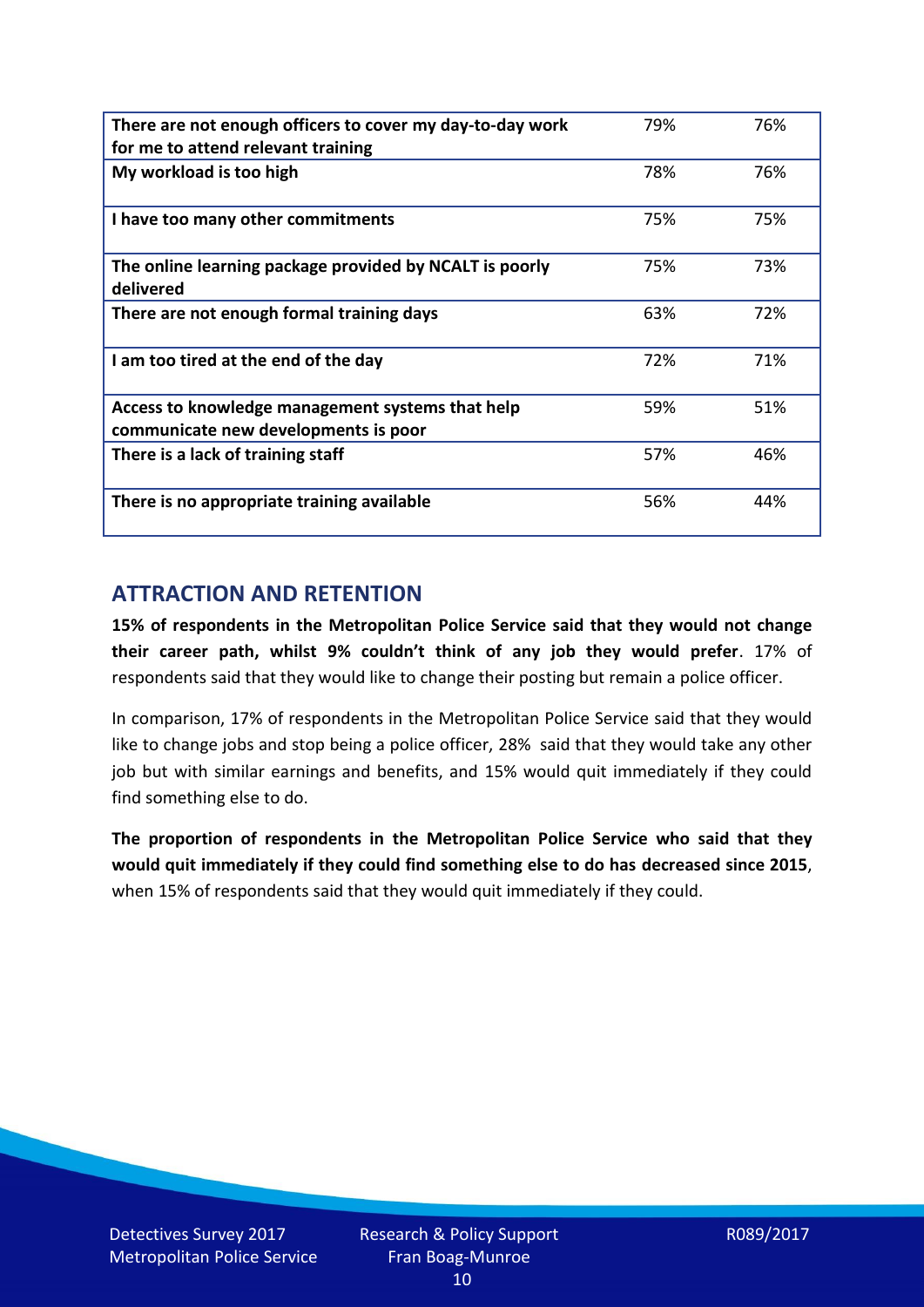|                               | <b>Metropolitan Police Service</b> | <b>England and Wales</b> |
|-------------------------------|------------------------------------|--------------------------|
| I would not change my         | 15%                                | 22%                      |
| career path                   |                                    |                          |
| I can't think of any job I    | 9%                                 | 14%                      |
| would prefer                  |                                    |                          |
| I would like to change my     | 17%                                | 14%                      |
| posting but remain a police   |                                    |                          |
| officer                       |                                    |                          |
| I would like to change my     | 17%                                | 14%                      |
| job and stop being a police   |                                    |                          |
| officer                       |                                    |                          |
| I would take almost any       | 28%                                | 26%                      |
| other job with similar        |                                    |                          |
| earnings and benefits         |                                    |                          |
| I would quit immediately if I | 15%                                | 10%                      |
| could find something else to  |                                    |                          |
| do                            |                                    |                          |